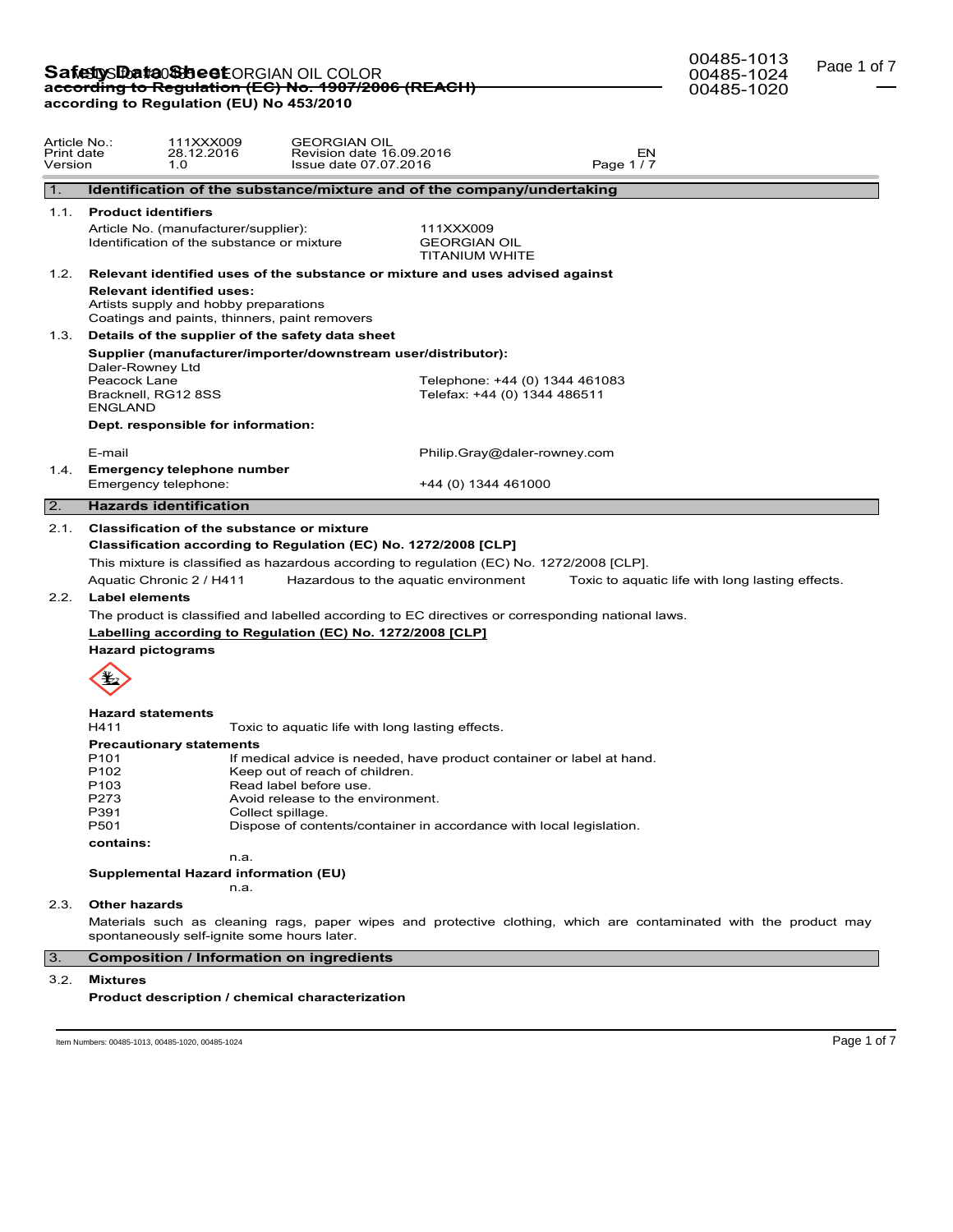## Safety S**Data Sheet** ORGIAN OIL COLOR **according to Regulation (EC) No. 1907/2006 (REACH) according to Regulation (EU) No 453/2010**

| Article No.∶<br>Print date<br>Version<br>1.0 | 111XXX009<br>28.12.2016                                         | <b>GEORGIAN OIL</b><br>Revision date 16.09.2016<br>Issue date 07.07.2016 | EN<br>Page 2/7 |               |  |
|----------------------------------------------|-----------------------------------------------------------------|--------------------------------------------------------------------------|----------------|---------------|--|
| <b>Description</b>                           | oil paint                                                       |                                                                          |                |               |  |
| <b>Hazardous ingredients</b>                 |                                                                 |                                                                          |                |               |  |
|                                              | Classification according to Regulation (EC) No. 1272/2008 [CLP] |                                                                          |                |               |  |
| EC No.                                       | <b>REACH No.</b>                                                |                                                                          |                |               |  |
| <b>CAS No.</b>                               | <b>Chemical name</b>                                            |                                                                          |                | Wt $%$        |  |
| <b>INDEX No.</b>                             | classification:                                                 |                                                                          |                | <b>Remark</b> |  |
| 215-222-5                                    |                                                                 |                                                                          |                |               |  |
| 1314-13-2                                    | zinc oxide                                                      |                                                                          |                | $5 - 10$      |  |
| 030-013-00-7                                 |                                                                 | Aquatic Acute 1 H400 / Aquatic Chronic 1 H410                            |                |               |  |

### 4. **First-aid measures**

### 4.1. **Description of first aid measures**

### **General information**

In all cases of doubt, or when symptoms persist, seek medical advice. In case of unconsciousness give nothing by mouth, place in recovery position and seek medical advice.

## **In case of inhalation**

Remove casualty to fresh air and keep warm and at rest. In case of irregular breathing or respiratory arrest provide artificial respiration.

### **Following skin contact**

Remove contaminated, saturated clothing immediately. After contact with skin, wash immediately with plenty of water and soap. Do not use solvents or thinners.

### **After eye contact**

Rinse cautiously with water for several minutes. Remove contact lenses, if present and easy to do. Continue rinsing. Seek medical advice immediately.

### **After ingestion**

If swallowed, rinse mouth with water (only if the person is conscious). Seek medical advice immediately. Keep victim calm. Do NOT induce vomiting.

### 4.2. **Most important symptoms and effects, both acute and delayed**

In all cases of doubt, or when symptoms persist, seek medical advice.

## 4.3. **Indication of any immediate medical attention and special treatment needed**

## 5. **Firefighting measures**

## 5.1. **Extinguishing media**

**Suitable extinguishing media**

alcohol resistant foam, carbon dioxide, Powder, spray mist, (water)

**Extinguishing media which must not be used for safety reasons:**

strong water jet

## 5.2. **Special hazards arising from the substance or mixture**

Dense black smoke occurs during fire. Inhaling hazardous decomposing products can cause serious health damage. Vapours form explosive mixtures with air.

### 5.3. **Advice for firefighters**

Provide a conveniently located respiratory protective device. Do not allow water used to extinguish fire to enter drains, ground or waterways. Treat runoff as hazardous. Cool closed containers that are near the source of the fire.

### 6. **Accidental release measures**

### 6.1. **Personal precautions, protective equipment and emergency procedures**

Keep away from sources of ignition. Ventilate affected area. Do not breathe vapours.

### 6.2. **Environmental precautions**

Do not allow to enter into surface water or drains. If the product contaminates lakes, rivers or sewages, inform competent authorities in accordance with local regulations. Vapours form explosive mixtures with air.

### 6.3. **Methods and material for containment and cleaning up**

Isolate leaked material using non-flammable absorption agent (e.g. sand, earth, vermiculit, diatomaceous earth) and collect it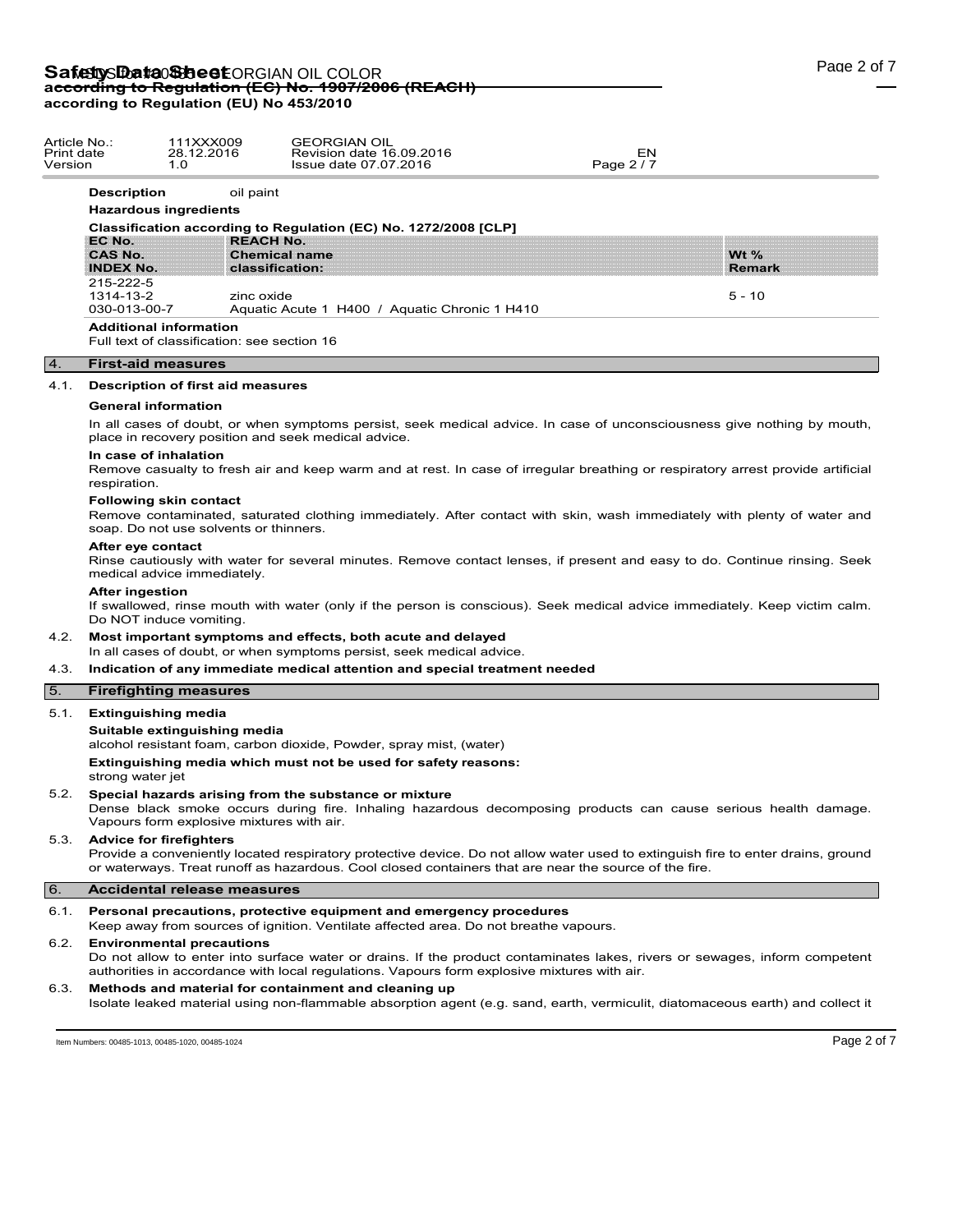## Safety S**Data Sheet** ORGIAN OIL COLOR **according to Regulation (EC) No. 1907/2006 (REACH) according to Regulation (EU) No 453/2010**

for disposal in appropriate containers in accordance with the local regulations (see chapter 13).

### 6.4. **Reference to other sections**

Observe protective provisions (see chapter 7 and 8).

### 7. **Handling and storage**

### 7.1. **Precautions for safe handling**

### **Advices on safe handling**

Avoid formation of flammable and explosive vapour concentrations in the air and exceeding the exposure limit values. Only use the material in places where open light, fire and other flammable sources can be kept away. Electrical equipment must be protected meeting the accepted standard. Product may become electrostatically charged. Provide earthing of containers, equipment, pumps and ventilation facilities. Anti-static clothing including shoes are recommended. Floors must be electrically conductive. Keep away from heat sources, sparks and open flames. Use only spark proof tools. Avoid contact with skin, eyes and clothes. Do not inhale dusts, particulates and spray mist when using this preparation. Avoid respiration of swarf. When using do not eat, drink or smoke. Personal protection equipment: refer to chapter 8. Do not empty containers with pressure no pressure vessel! Always keep in containers that correspond to the material of the original container. Follow the legal protection and safety regulations.

## **Precautions against fire and explosion:**

Vapours are heavier than air. Vapours form explosive mixtures with air.

### 7.2. **Conditions for safe storage, including any incompatibilities**

### **Requirements for storage rooms and vessels**

Storage in accordance with the Ordinance on Industrial Safety and Health (BetrSiVO). Keep container tightly closed. Do not empty containers with pressure - no pressure vessel! Smoking is forbidden. Access only for authorised persons. Store carefully closed containers upright to prevent any leaks. Soils have to conform to the "Guidelines for avoidance of ignition hazards due to electrostatic charges (BGR 132)".

### **Hints on joint storage**

Keep away from strongly acidic and alkaline materials as well as oxidizers.

### **Further information on storage conditions**

Take care of instructions on label. Store in a well-ventilated and dry room at temperatures between 15 °C and 30 °C. Protect from heat and direct sunlight. Keep container tightly closed. Remove all sources of ignition. Smoking is forbidden. Access only for authorised persons. Store carefully closed containers upright to prevent any leaks.

### 7.3. **Specific end use(s)**

Observe technical data sheet. Observe instructions for use.

## 8. **Exposure controls / Personal protection**

### 8.1. **Control parameters**

**Occupational exposure limit values:**

zinc oxide

INDEX No. 030-013-00-7 / EC No. 215-222-5 / CAS No. 1314-13-2 TWA: 5 mg/m3

STEL: 10 mg/m3

### **Additional information**

TWA : long-term occupational exposure limit value STEL : short-term occupational exposure limit value Ceiling : peak limitation

### 8.2. **Exposure controls**

Provide good ventilation. This can be achieved with local or room suction. If this should not be sufficient to keep aerosol and solvent vapour concentration below the exposure limit values, a suitable respiratory protection must be used.

### **Occupational exposure controls**

### **Respiratory protection**

If concentration of solvents is beyond the occupational exposure limit values, approved and suitable respiratory protection must be used. Observe the wear time limits according GefStoffV in combination with the rules for using respiratory protection apparatus (BGR 190). Use only respiratory protection equipment with CE-symbol including four digit test number.

## **Hand protection**

For prolonged or repeated handling the following glove material must be used: NBR (Nitrile rubber) Thickness of the glove material > 0,4 mm ; Breakthrough time (maximum wearing time) > 480 min.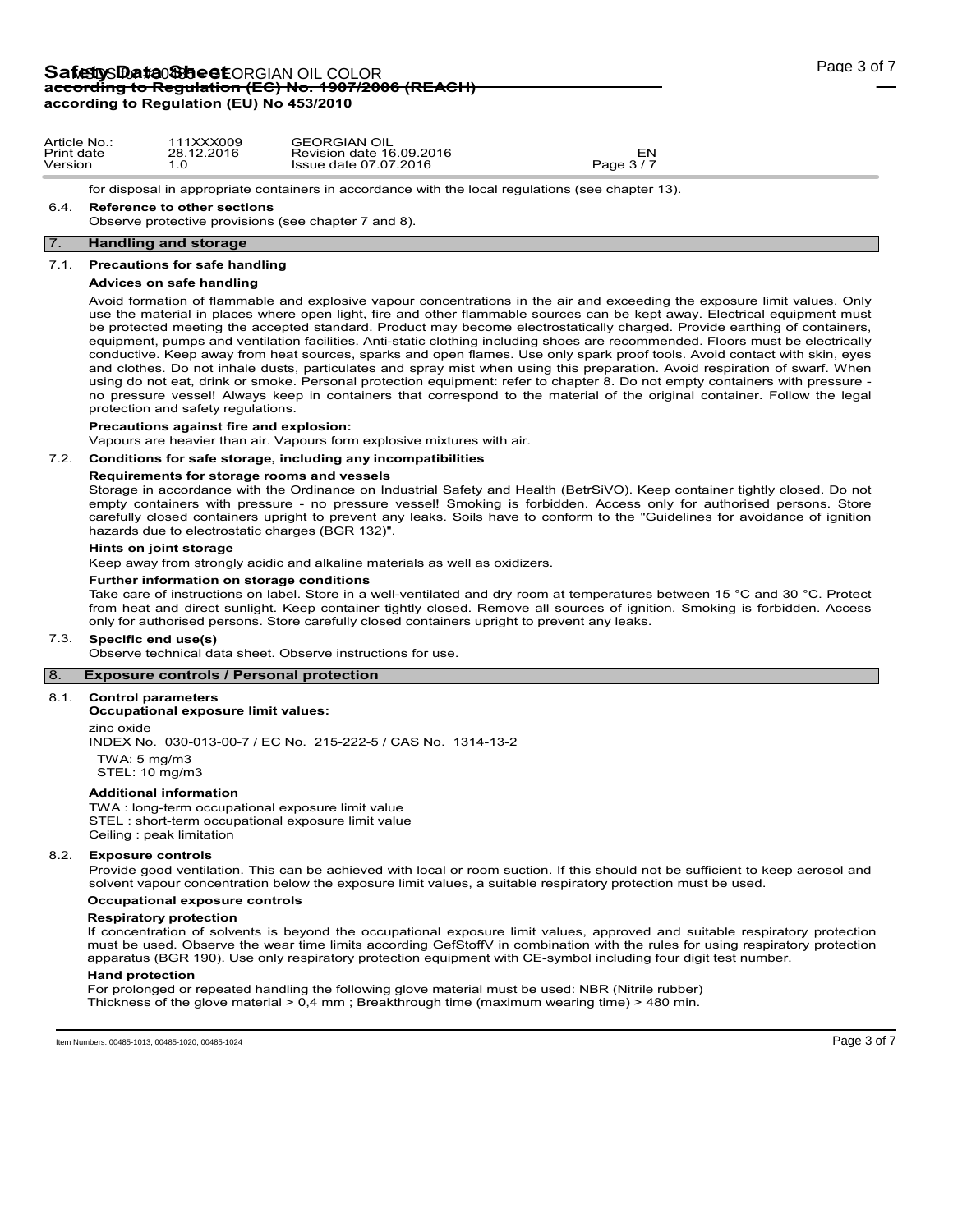## **Safetty Data Sheet** ORGIAN OIL COLOR<br>ac<del>cording to Regulation (EC) No. 1907/2006 (REACH)</del> **according to Regulation (EU) No 453/2010**

| Article No.:<br>Print date<br>Version       | 111XXX009<br>28.12.2016<br>1.0                                                                                                                                                                                                                                                         | <b>GEORGIAN OIL</b><br>Revision date 16.09.2016<br>Issue date 07.07.2016                                                                                                                                                                                                                                                                             |                                         | <b>EN</b><br>Page 4/7 |               |
|---------------------------------------------|----------------------------------------------------------------------------------------------------------------------------------------------------------------------------------------------------------------------------------------------------------------------------------------|------------------------------------------------------------------------------------------------------------------------------------------------------------------------------------------------------------------------------------------------------------------------------------------------------------------------------------------------------|-----------------------------------------|-----------------------|---------------|
|                                             | glove articles DIN EN 374                                                                                                                                                                                                                                                              | Observe the instructions and details for use, storage, maintenance and replacement provided by the protective glove<br>manufacturer. Penetration time of glove material depending on intensity and duration of exposure to skin. Recommended<br>Barrier creams can help protecting exposed skin areas. In no case should they be used after contact. |                                         |                       |               |
|                                             | Eye protection<br>Wear closely fitting protective glasses in case of splashes.                                                                                                                                                                                                         |                                                                                                                                                                                                                                                                                                                                                      |                                         |                       |               |
|                                             | <b>Protective clothing</b>                                                                                                                                                                                                                                                             | Wear antistatic clothing of natural fibers (cotton) or heat resistant synthetic fibers.                                                                                                                                                                                                                                                              |                                         |                       |               |
|                                             | <b>Protective measures</b>                                                                                                                                                                                                                                                             | After contact clean skin thoroughly with water and soap or use appropriate cleanser.                                                                                                                                                                                                                                                                 |                                         |                       |               |
|                                             | <b>Environmental exposure controls</b>                                                                                                                                                                                                                                                 | Do not allow to enter into surface water or drains. See chapter 7. No additional measures necessary.                                                                                                                                                                                                                                                 |                                         |                       |               |
| l 9.                                        | <b>Physical and chemical properties</b>                                                                                                                                                                                                                                                |                                                                                                                                                                                                                                                                                                                                                      |                                         |                       |               |
| 9.1.<br>Appearance:<br>Colour<br>Odour      | <b>Physical state</b>                                                                                                                                                                                                                                                                  | Information on basic physical and chemical properties<br>liguid<br>liquid<br>refer to label<br>characteristic                                                                                                                                                                                                                                        |                                         |                       |               |
|                                             | Safety relevant basis data                                                                                                                                                                                                                                                             |                                                                                                                                                                                                                                                                                                                                                      | <b>Unit</b>                             | <b>Method</b>         | <b>Remark</b> |
| Flash point:<br><b>pH</b> at 20 °C:<br>9.2. | Ignition temperature in °C:<br>Lower explosion limit<br><b>Upper explosion limit</b><br>Vapour pressure at 20 °C:<br>Density at 20 °C:<br>Water solubility (q/L)<br>Viscosity at 20 °C<br>Solvent separation test (%)<br>boiling point in °C at 101,3 kPa<br><b>Other information:</b> | $>99^\circ$ C<br>n.a.<br>n.a.<br>n.a.<br>n.a.<br>insoluble<br>$< 3$ %<br><b>NB</b>                                                                                                                                                                                                                                                                   | 1,00 $q/cm^{3}$<br>$> 50$ mPa $\cdot$ s | <b>DIN 53213</b>      |               |
| 10.                                         | <b>Stability and reactivity</b>                                                                                                                                                                                                                                                        |                                                                                                                                                                                                                                                                                                                                                      |                                         |                       |               |

### 10.1. **Reactivity**

## 10.2. **Chemical stability**

Stable when applying the recommended regulations for storage and handling. Further information on correct storage: refer to chapter 7.

### 10.3. **Possibility of hazardous reactions**

Keep away from strong acids, strong bases and strong oxidizing agents to avoid exothermic reactions. Materials such as cleaning rags, paper wipes and protective clothing, which are contaminated with the product may spontaneously self-ignite some hours later. Vapours form explosive mixtures with air.

### 10.4. **Conditions to avoid**

Hazardous decomposition byproducts may form with exposure to high temperatures.

### 10.5. **Incompatible materials**

### 10.6. **Hazardous decomposition products**

Hazardous decomposition byproducts may form with exposure to high temperatures, e.g.: carbon dioxide, carbon monoxide, smoke, nitrogen oxides.

### 11. **Toxicological information**

Classification according to Regulation (EC) No. 1272/2008 [CLP] No data on preparation itself available.

### 11.1. **Information on toxicological effects**

## **Acute toxicity**

Toxicological data are not available.

Item Numbers: 00485-1013, 00485-1020, 00485-1024 Page 4 of 7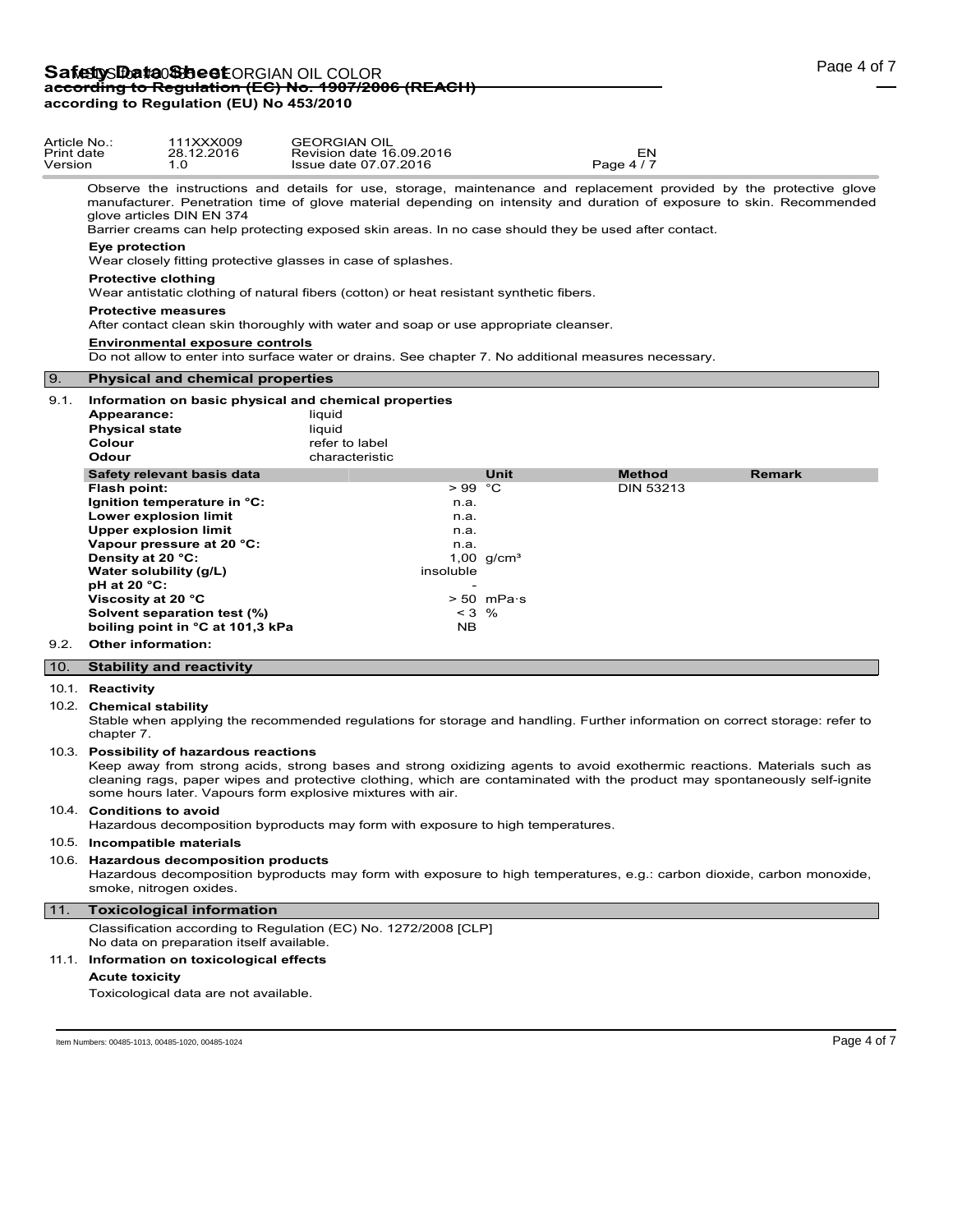### **skin corrosion/irritation; Serious eye damage/eye irritation**

Toxicological data are not available.

**Respiratory or skin sensitisation**

Toxicological data are not available.

## **Specific target organ toxicity**

Toxicological data are not available.

#### **Aspiration hazard**

Toxicological data are not available.

**Practical experience/human evidence**

#### Other observations:

Inhaling of solvent components above the MWC-value can lead to health damage, e.g. irritation of the mucous membrane and respiratory organs, as well as damage to the liver, kidneys and the central nerve system. Indications for this are: headache, dizziness, fatigue, amyosthenia, drowsiness, in serious cases: unconsciousness. Solvents may cause some of the aforementioned effects through skin resorption. Repeated or prolonged contact with the preparation may cause removal of natural fat from the skin resulting in non-allergic contact dermatitis and/or absorption through skin. Splashing may cause eye irritation and reversible damage.

### **Overall Assessment on CMR properties**

The ingredients in this mixture do not meet the criteria for classification as CMR category 1A or 1B according to CLP.

### **Remark**

There is no information available on the preparation itself .

## 12. **Ecological information**

### **overall evaluation**

Classification according to Regulation (EC) No. 1272/2008 [CLP] There is no information available on the preparation itself . Do not allow to enter into surface water or drains.

### 12.1. **Toxicity**

Toxicological data are not available.

### 12.2. **Persistence and degradability**

Toxicological data are not available.

12.3. **Bioaccumulative potential** Toxicological data are not available.

## 12.4. **Mobility in soil**

Toxicological data are not available.

### 12.5. **Results of PBT assessment**

The substances in the mixture do not meet the PBT/vPvB criteria according to REACH, annex XIII.

## 12.6. **Other adverse effects**

## 13. **Disposal considerations**

## 13.1. **Waste treatment methods**

## **Appropriate disposal / Product**

### **Recommendation**

Do not allow to enter into surface water or drains. This material and its container must be disposed of in a safe way. Waste disposal according to directive 2008/98/EC, covering waste and dangerous waste.

### **List of proposed waste codes/waste designations in accordance with EWC**

080111 waste paint and varnish containing organic solvents or other dangerous substances

#### **packaging Recommendation**

Non-contaminated packages may be recycled. Vessels not properly emptied are special waste. Send to a collecting point for used paints.

### 14. **Transport information**

Item Numbers: 00485-1013, 00485-1020, 00485-1024 Page 5 of 7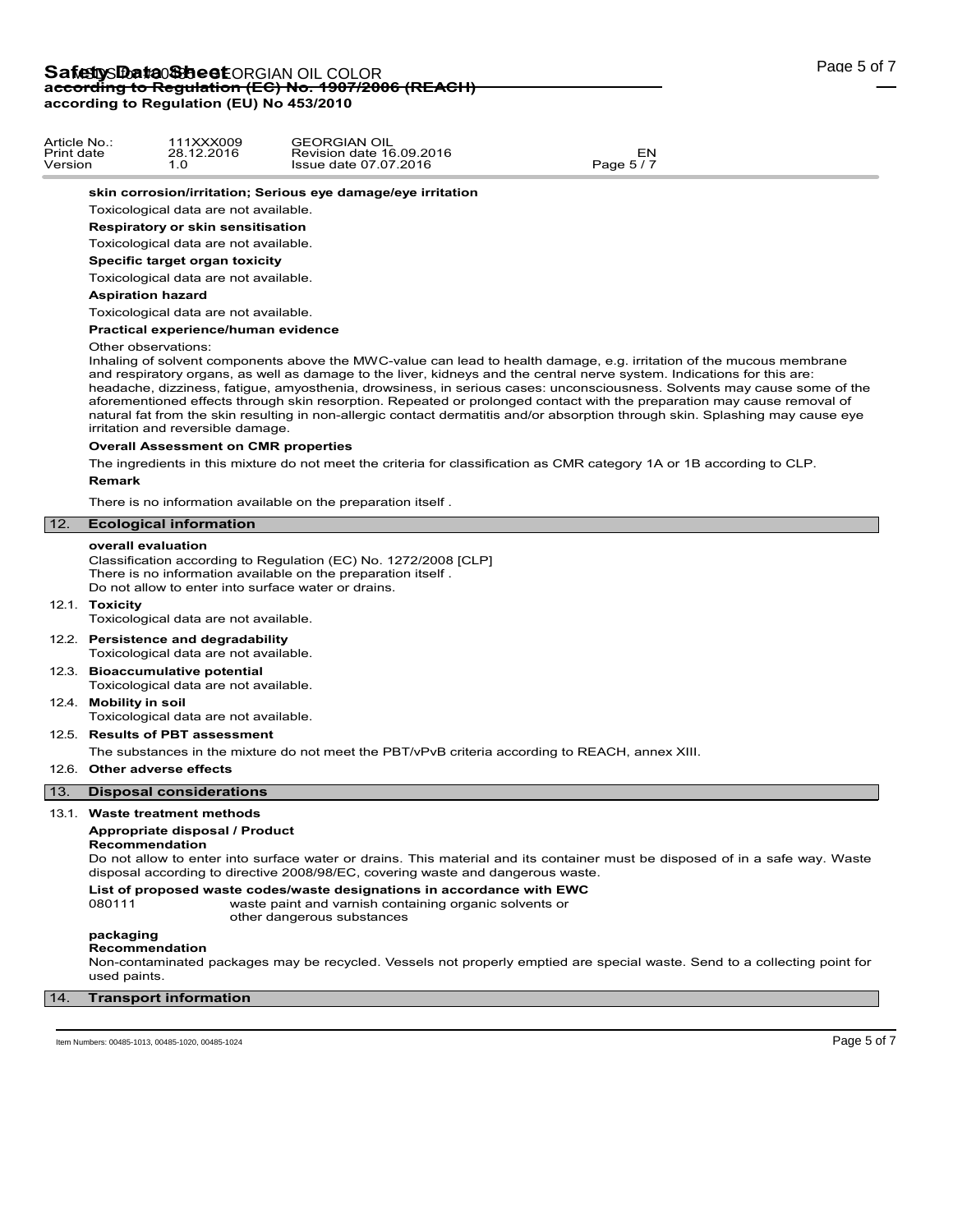| Article No.:<br>Print date<br>Version |                                                                                                                                                                                                                                                                                  | 111XXX009<br>28.12.2016<br>1.0                                               | <b>GEORGIAN OIL</b><br>Revision date 16.09.2016<br>Issue date 07.07.2016 |                                                                                      | EN<br>Page 6 / 7                                                                                                             |  |  |  |
|---------------------------------------|----------------------------------------------------------------------------------------------------------------------------------------------------------------------------------------------------------------------------------------------------------------------------------|------------------------------------------------------------------------------|--------------------------------------------------------------------------|--------------------------------------------------------------------------------------|------------------------------------------------------------------------------------------------------------------------------|--|--|--|
|                                       | 14.1. UN number                                                                                                                                                                                                                                                                  |                                                                              |                                                                          |                                                                                      |                                                                                                                              |  |  |  |
|                                       |                                                                                                                                                                                                                                                                                  | 14.2. UN proper shipping name                                                |                                                                          | <b>UN 3082</b>                                                                       |                                                                                                                              |  |  |  |
|                                       |                                                                                                                                                                                                                                                                                  | Land transport (ADR/RID):                                                    |                                                                          |                                                                                      | Environmentally hazardous substance, liquid, n.o.s.                                                                          |  |  |  |
|                                       |                                                                                                                                                                                                                                                                                  | Sea transport (IMDG):                                                        |                                                                          |                                                                                      | ENVIRONMENTALLY HAZARDOUS SUBSTANCE, LIQUID, N.O.S.                                                                          |  |  |  |
|                                       |                                                                                                                                                                                                                                                                                  | Air transport (ICAO-TI / IATA-DGR):                                          |                                                                          |                                                                                      | Environmentally hazardous substance, liquid, n.o.s.                                                                          |  |  |  |
|                                       |                                                                                                                                                                                                                                                                                  | 14.3. Transport hazard class(es)                                             |                                                                          | 9                                                                                    |                                                                                                                              |  |  |  |
|                                       | 14.4. Packing group                                                                                                                                                                                                                                                              |                                                                              |                                                                          |                                                                                      |                                                                                                                              |  |  |  |
|                                       |                                                                                                                                                                                                                                                                                  |                                                                              |                                                                          | Ш                                                                                    |                                                                                                                              |  |  |  |
|                                       |                                                                                                                                                                                                                                                                                  | 14.5. Environmental hazards                                                  |                                                                          |                                                                                      |                                                                                                                              |  |  |  |
|                                       |                                                                                                                                                                                                                                                                                  | Land transport (ADR/RID)                                                     |                                                                          | <b>UMWELTGEFÄHRDEND</b>                                                              |                                                                                                                              |  |  |  |
|                                       | Marine pollutant                                                                                                                                                                                                                                                                 |                                                                              |                                                                          | p                                                                                    |                                                                                                                              |  |  |  |
|                                       |                                                                                                                                                                                                                                                                                  | 14.6. Special precautions for user                                           |                                                                          |                                                                                      |                                                                                                                              |  |  |  |
|                                       |                                                                                                                                                                                                                                                                                  | case of an accident or leakage.<br>Advices on safe handling: see parts 6 - 8 |                                                                          |                                                                                      | Transport always in closed, upright and safe containers. Make sure that persons transporting the product know what to do in  |  |  |  |
|                                       |                                                                                                                                                                                                                                                                                  | <b>Additional information</b>                                                |                                                                          |                                                                                      |                                                                                                                              |  |  |  |
|                                       | Land transport (ADR/RID)                                                                                                                                                                                                                                                         |                                                                              |                                                                          |                                                                                      |                                                                                                                              |  |  |  |
|                                       |                                                                                                                                                                                                                                                                                  | tunnel restriction code                                                      |                                                                          | Е                                                                                    |                                                                                                                              |  |  |  |
|                                       |                                                                                                                                                                                                                                                                                  | Sea transport (IMDG)                                                         |                                                                          |                                                                                      |                                                                                                                              |  |  |  |
|                                       | EmS-No.                                                                                                                                                                                                                                                                          |                                                                              |                                                                          | $F-A, S-F$                                                                           |                                                                                                                              |  |  |  |
|                                       |                                                                                                                                                                                                                                                                                  |                                                                              |                                                                          | 14.7. Transport in bulk according to Annex II of MARPOL and the IBC Code             |                                                                                                                              |  |  |  |
|                                       | not applicable                                                                                                                                                                                                                                                                   |                                                                              |                                                                          |                                                                                      |                                                                                                                              |  |  |  |
|                                       |                                                                                                                                                                                                                                                                                  | <b>SECTION 15: Regulatory information</b>                                    |                                                                          |                                                                                      |                                                                                                                              |  |  |  |
|                                       |                                                                                                                                                                                                                                                                                  |                                                                              |                                                                          |                                                                                      | 15.1. Safety, health and environmental regulations/legislation specific for the substance or mixture                         |  |  |  |
|                                       | <b>EU legislation</b>                                                                                                                                                                                                                                                            |                                                                              |                                                                          |                                                                                      |                                                                                                                              |  |  |  |
|                                       |                                                                                                                                                                                                                                                                                  | VOC-value (in g/L) ISO 11890-2:<br>VOC-value (in g/L) ASTM D 2369:           |                                                                          | 0<br>0                                                                               | Information according to 1999/13/EC about limitation of emissions of volatile organic compounds (VOC-guideline).             |  |  |  |
|                                       |                                                                                                                                                                                                                                                                                  | <b>National regulations</b>                                                  |                                                                          |                                                                                      |                                                                                                                              |  |  |  |
|                                       | <b>Restrictions of occupation</b><br>Observe employment restrictions under the Maternity Protection Directive (92/85/EEC) for expectant or nursing mothers.<br>Observe restrictions to employment for juvenils according to the 'juvenile work protection guideline' (94/33/EC). |                                                                              |                                                                          |                                                                                      |                                                                                                                              |  |  |  |
|                                       |                                                                                                                                                                                                                                                                                  |                                                                              | Other regulations, restrictions and prohibition regulations              |                                                                                      |                                                                                                                              |  |  |  |
|                                       |                                                                                                                                                                                                                                                                                  | 15.2. Chemical Safety Assessment                                             |                                                                          | Chemical safety assessments for substances in this preparation were not carried out. |                                                                                                                              |  |  |  |
| 16.                                   | <b>Other information</b>                                                                                                                                                                                                                                                         |                                                                              |                                                                          |                                                                                      |                                                                                                                              |  |  |  |
|                                       |                                                                                                                                                                                                                                                                                  | Full text of classification in section 3:                                    |                                                                          |                                                                                      |                                                                                                                              |  |  |  |
|                                       |                                                                                                                                                                                                                                                                                  | Aquatic Acute 1 / H400<br>Aquatic Chronic 1 / H410                           |                                                                          | Hazardous to the aquatic environment<br>Hazardous to the aquatic environment         | Very toxic to aquatic life.<br>Very toxic to aquatic life with long lasting<br>effects.                                      |  |  |  |
|                                       |                                                                                                                                                                                                                                                                                  | <b>Abbreviations and acronyms</b>                                            | chapter R.20 (Table of terms and abbreviations).                         |                                                                                      | For abbreviations and acronyms, see: ECHA Guidance on information requirements and chemical safety assessment,               |  |  |  |
|                                       |                                                                                                                                                                                                                                                                                  | <b>Additional information</b>                                                | Classification according to Regulation (EC) No. 1272/2008 [CLP]          |                                                                                      |                                                                                                                              |  |  |  |
|                                       |                                                                                                                                                                                                                                                                                  |                                                                              |                                                                          |                                                                                      | The information supplied on this safety data sheet complies with our current level of knowledge as well as with pational and |  |  |  |

The information supplied on this safety data sheet complies with our current level of knowledge as well as with national and EU regulations.Without written approval, the product must not be used for purposes different from those mentioned in